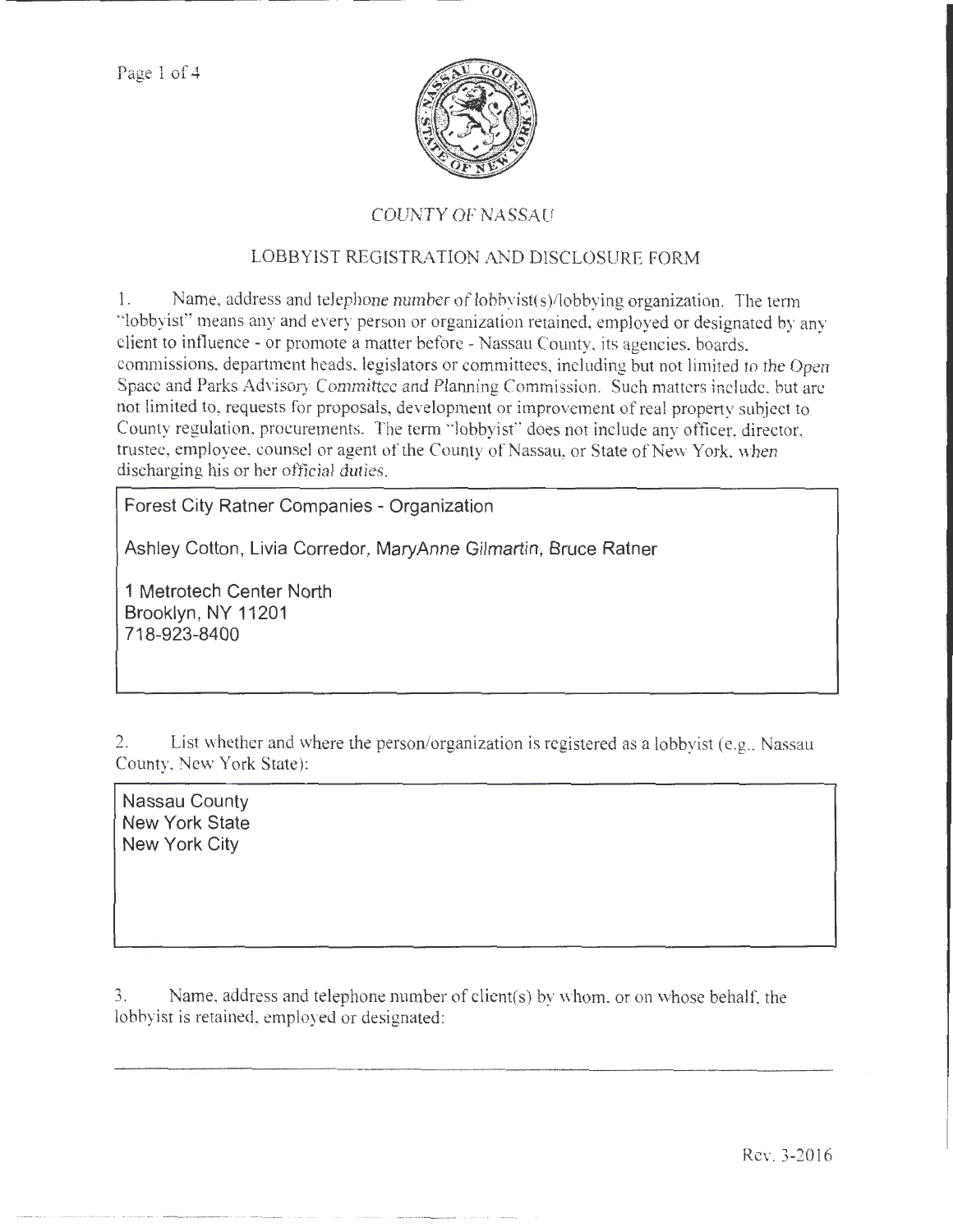Page 2 of 4

Forest City Ratner Companies 1 Metrotech Center North Brooklyn, NY 11201 718-923-8400

4. Describe lobbying activity conducted. or to be conducted, in Nassau County, and identify client(s) for each activity listed. See page 4 for a complete description of lobbying activities.

Issues of importance to Forest City Ratner Companies

- ------·--

5. The name of persons, organizations or governmental entities before whom the lobbyist expects to *lobby:* 

Executive and Legislative Branches of Nassau County, Towns, and Villages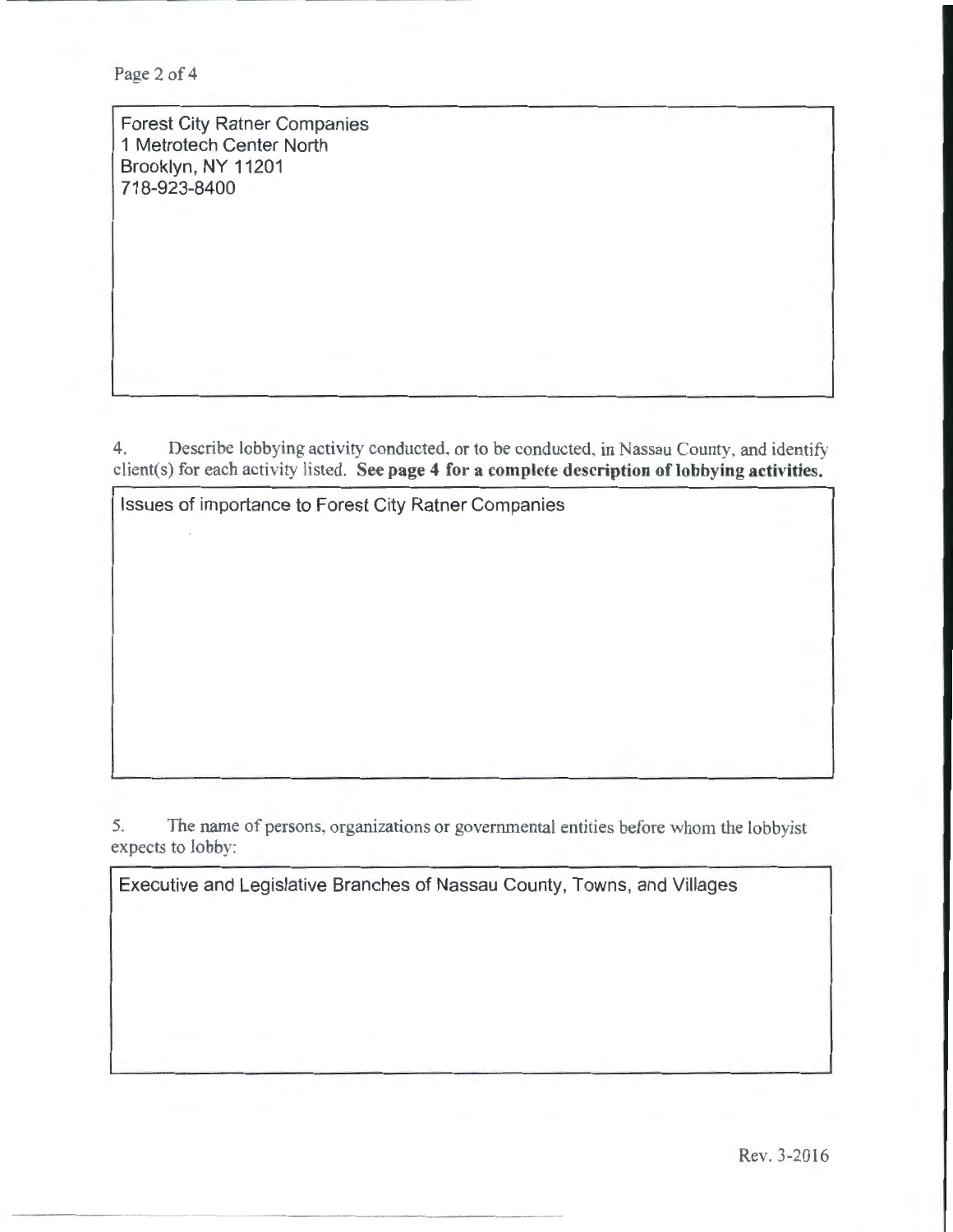6. If such lobbyist is retained or employed pursuant to a written agreement of retainer or employment, you must attach a copy of such document; and if agreement of retainer or employment is oral, attach a written statement of the substance thereof. If the written agreement of retainer or employment does not contain a signed authorization from the client by whom you have been authorized to lobby, separately attach such a written authorization from the client.

7. Within the previous year, has the lobbyist/lobbying organization or any of its corporate officers provided campaign contributions pursuant to the New York State Election Law to the campaign committees of any of the following Nassau County elected officials or to the campaign committees of any candidates tor any of the following Nassau County elected oflices: the County Executive, the County Clerk, the Comptroller, the District Attorney, or any County Legislator? lf yes, to what campaign committee? If none, you must so state:

| No |  |  |
|----|--|--|
|    |  |  |
|    |  |  |
|    |  |  |
|    |  |  |
|    |  |  |
|    |  |  |
|    |  |  |

I understand that copies of this form will be sent to the Nassau County Department of Information Technology ("IT") to be posted on the County's website.

I also understand that upon termination of retainer, employment or designation 1 must give written notice to the County Attorney within thirty (30) days of termination.

VERIFICATION: The undersigned affirms and so swears that he/she has read and understood the foregoing statements and they are, to his/her knowledge, true and accurate.

The undersigned further certifies and affirms that the contribution{s) to the campaign committees listed above were made freely and without duress. threat or any promise of a governmental benefit or in exchange for any benefit or remuneration.

Dated: Signed: Signed:

·---·-·--~-------·--- ---·-

Print Name:

Title:

 $\frac{1}{1}$ SHLEY COTTON PRESIDENT EXTERAL AFFAIRS